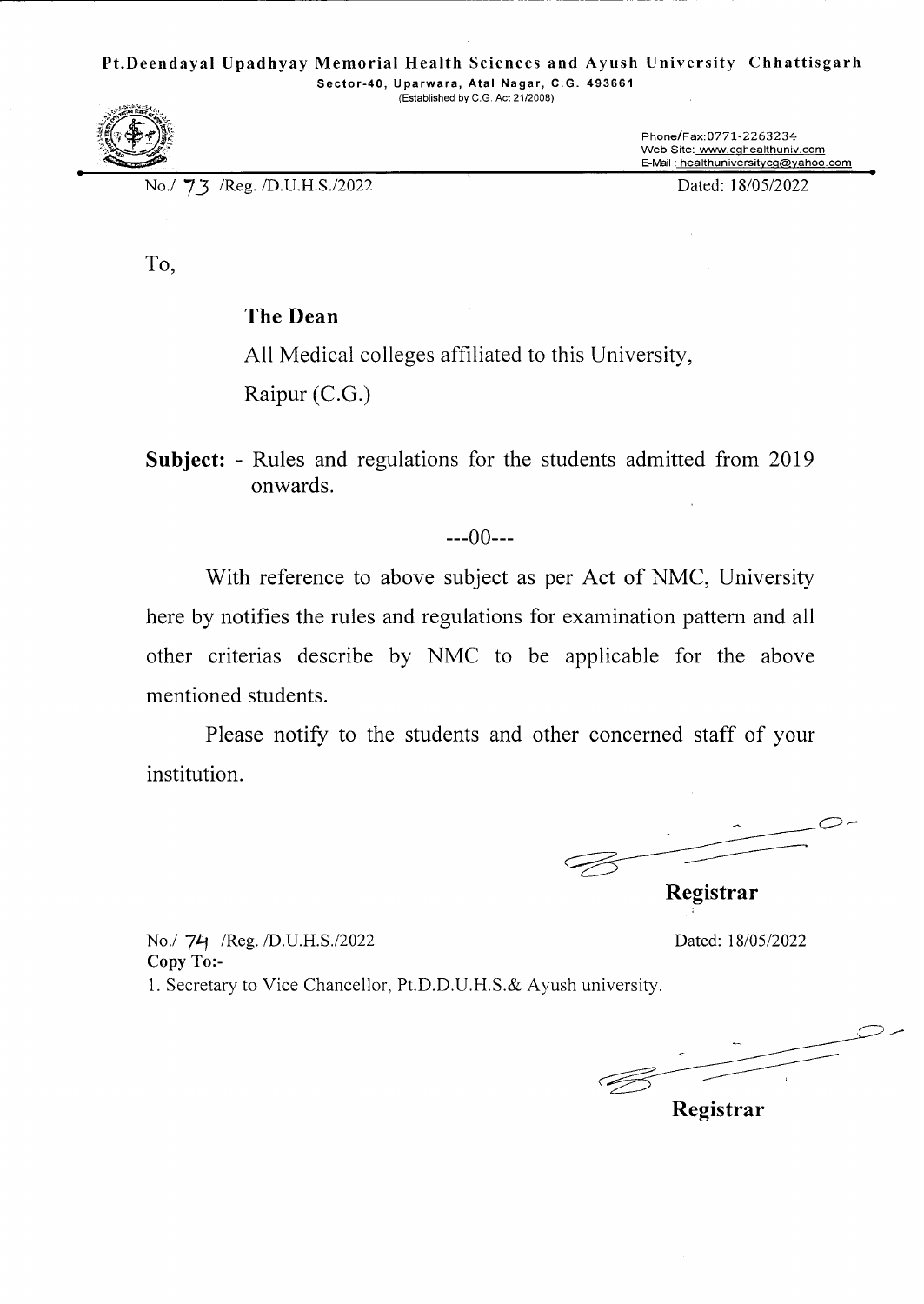#### **Pt.Deendayal Upadhyay Memorial Health Sciences and Ayush University Chhattisgarh**

**Sector-40, Uparwara, Atal Nagar, C.G. 493661** 

(Established by C.G. Act 21/2008)



No./Reg./69 /D.U.H.S./2022 Contract to Dated: 18/5/22

Phone/Fax:0771-22 63 234 Web Site: www.cghealthuniv.com E-Mail : healthuniversitycg@yahoo.com

# *Notification*

## *Scheme of examinations for session 2019 onwards: First professional M.B.B.S., Second professional M.B.B.S., Third professional M.B.B.S. Part-I, Third professional M. B.B.S. Part-Il.*  **Internal assessment** —

Total marks 40 (Theory 20 marks, Practical 20 marks) — 50% combined theory and practical (Not less than 40% in each) for eligibility for university examinations.

#### **(A) Theory** : **20 marks** :-

- 1. To assess the internal marks, there shall be no less than three internal assessment in each Pre/ Para clinical subjects and no less than two examinations in each clinical subjects in professional years.
- 2. When subjects are taught in more than one phase, the internal assessment must be done in each phase and must contribute proportionately to final assessment.
- 3. The final internal assessment in a board clinical specialty (e.g. Surgery and allied specialties etc.) shall comprise of marks from all the constituent specialties. The proportion of the marks for each constituent specialty shall be determined by the time of instruction allotted to each.
- 4. The sessional examination preceding the university examination may be similar to pattern of university examination. The total marks obtained be reduce to out of 20 and sent to university.

#### **(B) Practical** : **20 marks** :-

To assess the internal marks in practical , there will be two terminal practical examination. Average marks of two terminal practical examination and marks obtained including record be calculated and reduce to out of 20 and send to university.

### *The result of internal assessment should be displayed on notice board before the university examination.*

#### **University examinations** —

#### (A) **Theory** -

There shall be each paper of 100 marks (Section-A 50 marks and Section-B 50 marks). The Question paper pattern for each section as follows :-

| <b>Question</b><br>Serial No. | <b>Question Type</b>                                                                                                                     | No. of<br><b>Ouestion</b> | Marks in each<br><b>Ouestion</b> | Total<br><b>Marks</b> |
|-------------------------------|------------------------------------------------------------------------------------------------------------------------------------------|---------------------------|----------------------------------|-----------------------|
|                               | Long Answer Question<br>(Structured essays)                                                                                              | 01                        | 15                               | 15                    |
| 2                             | <b>Short Answer Question</b>                                                                                                             | 05                        | 05                               | 25                    |
| 3                             | *Objective Type Question<br>$(a)$ true/ false<br>(b) Fill up the blanks<br>(c) Assertion and reason<br>(d) One word answer<br>$(e)$ MCQ] | 10                        |                                  | 10                    |
|                               |                                                                                                                                          |                           |                                  | 50 marks              |

\* Must include 2 Question of all type of objective Question.

**Framing of questions be done so as to cover the active syllabus and guideline given by NMC on competency based under graduate curriculum.** 

**Note:- One Short notes (05 Marks) in section B of Paper should be based on AETCOM Module.**